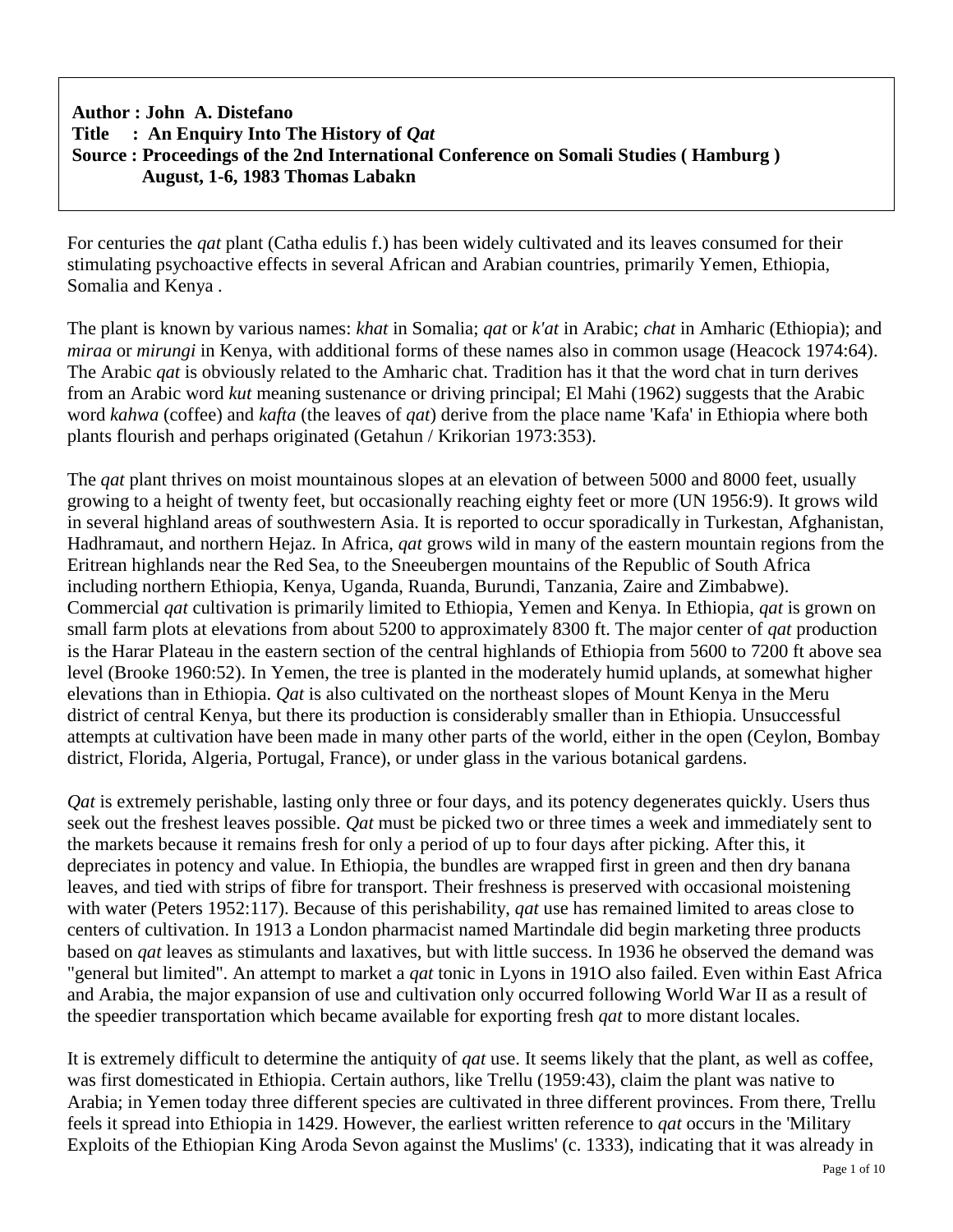widespread use in 14th century Ethiopia (van Donzel et ale 1978:741). Several authors (Bally 1945:2, Heacock 1974:64) feel *qat* was introduced from Ethiopia into Yemen and the Arab world sometime during the 6th century, at a time when the Ethiopian Axumite kingdom held sway over the western part of the Arabian Peninsula. A popular tale explains the introduction into Yemen as the work of Sheikh Ibrahim Abu Zarbay around 1430 (Burton 1856:75-76, Moser 1917:741). An Arab chronicler's account attributes the introduction into Yemen to the mid-14th century (van Donzel et ale 1978:741).

Although the antiquity of *qat* use and cultivation in Ethiopia is still a matter of speculation, its discovery and spread is tied very closely to that of coffee. They are indigenous to the same areas and many of the legendary stories or their origin are similar. A story is told, alternatively .concerning coffee or *qat*, about a goat herder who noticed the effects of the *qat* leaves (or coffee beans) on his goats, tried them himself, and experienced added strength and wakefulness (Getahun / Krikorian 1973:353-355; Ukers 1935:10). Like coffee, it was first used to promote wakefulness during religious observances, and the use of both drugs came to be extended to similar medical, ceremonial, social, and business functions. Ukers (1935) suggests part of the controversy over the spread of coffee may have been related to the practice of combining coffee with *qat*, or to a confusion over the two substances.

The importance of *qat* is indicated by the many legendary stories told of its origin, by the reverence accorded it, and by the care taken to protect it. The Muslims of the city of Harar in Ethiopia tell a story of its being revealed to them by an angel in answer to prayers by two saints who appealed to Allah for something to keep them awake during the long prayers. According to another story, *qat* was introduced into Harar by the founding fathers of the city to offset the debilitating effects of the climate (Hill 1965). It is known that crops were heavily and jealously guarded by the Adare people of Harar and severe penalties were imposed on anyone giving a *qat* plant to neighboring Kotu or Galla farmers to grow. However, after the battle of Chellenko in 1887, where many Adaris lost their lives fighting against Emperor Menelik II, their widows took Kotu and Galla farmers as tenants. Thus with *qat* available to them, the cultivation of *qat* on a widespread basis in Ethiopia is said to begin (Getahun / Krikoorian 1973:356). As discussed below, the major expansion of cultivation did not occur until following the Second World War.

Historically, the major cultivators have been Ethiopia, Yemen, and Kenya. Even in these countries cultivation remained limited until World War II because *qat*'s extreme perishability prevented exportation far away. Following the war, international trade possibilities expanded rapidly because of speedier transportation. To fill the expanding demand, cultivation accordingly increased. In this spread, the close historic relationship between *qat* and coffee again has played an important role, both in promoting the conversion of coffee fields to *qat*, and, consequently, engendering considerable concern among some governments.

Fundamental to the historic relationship between coffee and *qat* is the requirement of the same general conditions of soil, altitude, and sun for cultivation. They therefore compete for the same land. They also resemble one another in that the first crop can be harvested approximately three years after planting. There are several differences that tend to determine the coffee / *qat* production ration at any given time. First, coffee can only be grown where there is a moderately good water supply, while *qat* will grow in areas of marginal water supply and requires less shade. During periods of drought, coffee production will generally be more affected. The two crops differ in that coffee is usually harvested once a year, and requires a complex international marketing structure. The *qat* tree, on the other hand, can be harvested up to three times a year, and requires no complex marketing structure as it is a local cash crop. Because the *qat* farmer can rotate his trees, he can harvest every day giving him a continuous cash income. The similarities in the agricultural requirements of the two crops account for the coffee / *qat* competition for available land, the differences, including marketing price, account for the tendency of farmers to plant coffee or *qat* at any given time (Hughes 1973:34).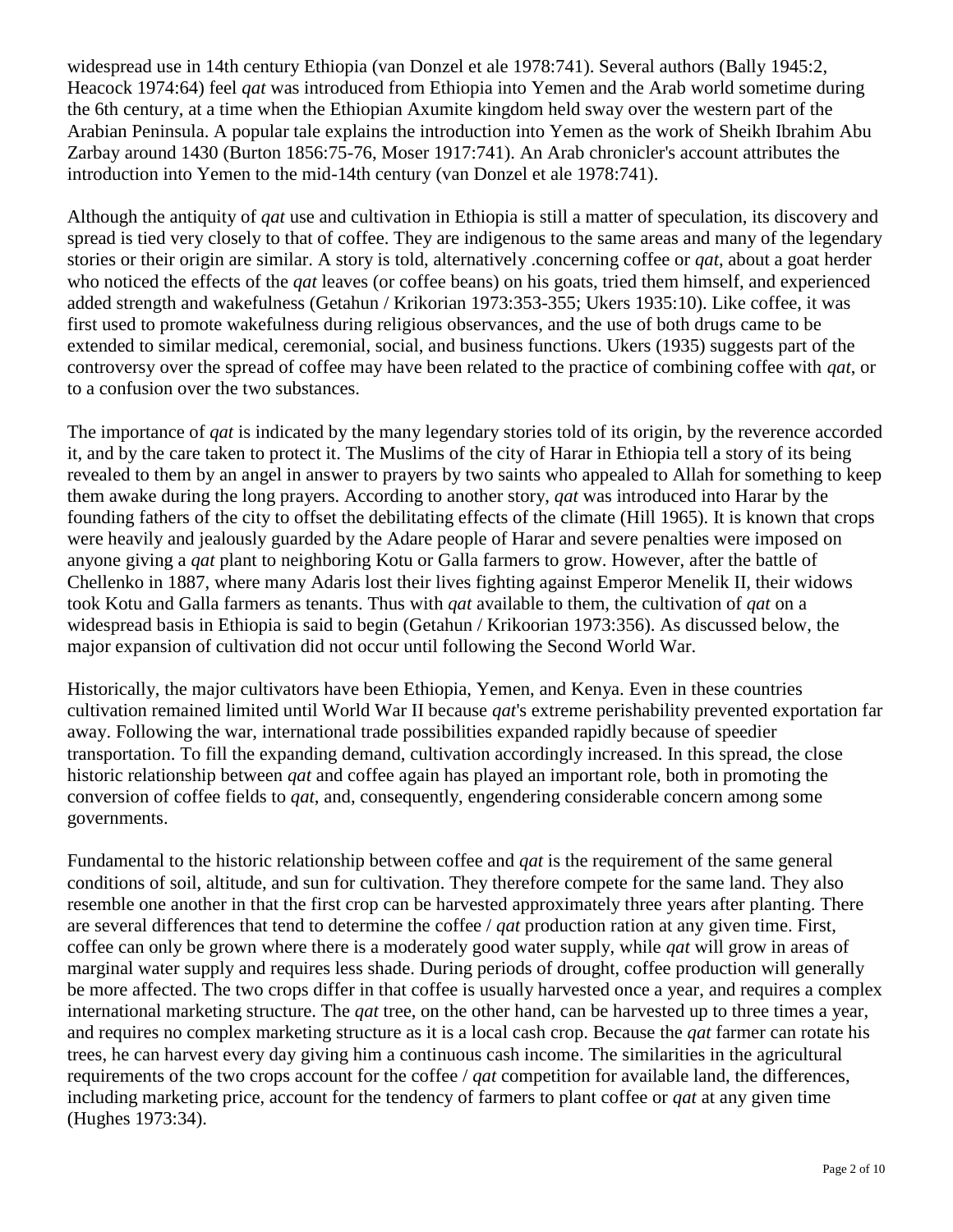On the Harar Plateau in Ethiopia climate and soils are favorable for the production of coffee as well as *qat*, and both plants are frequently a part of the cropping system of highland cultivators. Despite an uncertain market situation, it seems that *qat* cultivation is spreading in Ethiopia at the expense of coffee and other agronomical crops like sorghum and corn. The Harar Plateau has long been famous for its Arabica coffee, but during recent years *qat* has surpassed coffee in importance as a cash crop in this region (Brooke 1960:50). In 1962, *qat* accounted for 5.3% of the country's total returns from exports, ranking fifth among commodity groups. *Qat* furnishes a large percentage of the domestic revenue as well. Many of the inhabitants of the Dire Dawa-Harar area have come to rely on the cultivation of *qat* for their livelihoods in many places coffee trees have been replaced by *qat* (Darby 1959,169). Miller and Makonnen (1965) indicate that sorghum takes 33%- 53% of the cultivated land in Ethiopia and *qat* 13%. However, *qat* accounts for 30%-50% of the total cash income per year per family, or 40%-60% of the total value of home-produced food used by the farm family, and is thus an important crop item wherever it is grown. Farmers, when asked what revenue they receive from one *qat* tree, reportedly chuckled and replied, "At least \$10 (Ethiopian) yearly", as compared with \$ 1 from coffee. If their estimate is correct, a farmer with a few *qat* trees in his annually intercropped field obtains good cash yearly (Getahun / Krikorian 1973:367). In an area where there are no industrial jobs available, agriculture must absorb all people, and as a high cash income crop, *qat* seems partly to do this. Whenever farmers realize economic improvement, they are quickly to point out that it is due to *qat*. Thus, *qat* acts as a bridge by which many a farmer move from a grass thatched hut to a tin roof, from tenant-ship to landownership and perhaps to building a house in the nearest town and eventually owning a automobile (Getahun) Krikorian 1973:370).

In Yemen production has also emerged as an important economic institution. Again, it competes with coffee for Yemen's limited supply of well-watered mountain terraces. While most *qat* is consumed locally, Yemen's coffee or mocha is world famous and brings in foreign currencies thus the shift from coffee to *qat* cultivation has caused considerable concern. As early as the 1940s, whole acres of coffee plants in Yemen were uprooted and planted with *qat* because it was more profitable. Before the civil war began in 1962, coffee was a \$ 6.000.000 a year export, but in 1971 it amounted to slightly less than a million dollars. Although *qat* exports did produce some foreign exchange (\$ 0.5 million in 1971), this was viewed as inadequate compensation for Yemen's lost coffee revenue. Hughes (1973) attempted to reconstruct a history of *qat* production in Yemen for recent years based on interviews with knowledgeable individuals. These interviews suggest that the outbreak of the revolution in 1962, followed by the civil war which lasted until 1968, disrupted the transportation and marketing structure for the nation's coffee export. Most coffee farms converted to *qat* because this provided a cash crop that could be marketed locally. Following the war, the government encouraged farmers to return to coffee production and in 1969 requested World Food Program assistance in these efforts. Few farmers returned to coffee production for several reasons. First, a severe drought during 1969, 1970, and 1971 encouraged continued production of *qat* because of the coffee tree's greater requirements for water. Second, there is a waiting period of three years before any newly planted coffee trees yield a marketable crop. Third, the government did not receive the requested international aid to reestablish the necessary marketing infrastructure for large scale coffee exports and to feed the farmers during the three year transitional period when they would be without income (Hughes 1973:34).

In all countries where *qat* is used, adult males are the predominant consumers. In Yemen, it is generally estimated that 80% of urban men use *qat* daily or at least very frequently. For *qat*-producing villages, estimates of 90% are given; use is much less common in villages where it is not grown (Hughes 1973:40). Estimates of 30% - 50% to 60% have been given for regular use among women in areas of high use (Hughes 1973:40) van Donzel et al. 1978:741). Increased use by urban women has also been reported in Djibouti and Aden. In geographical areas where prevalence of use is high, all economic classes are equally affected. Even men in lower income groups are able to chew by buying lower quality *qat* or sharing a portion. Higher education and professional occupation appear to be associated with lower prevalence of use. This applies in particular to physicians and to those who have traveled outside Yemen. When these individuals were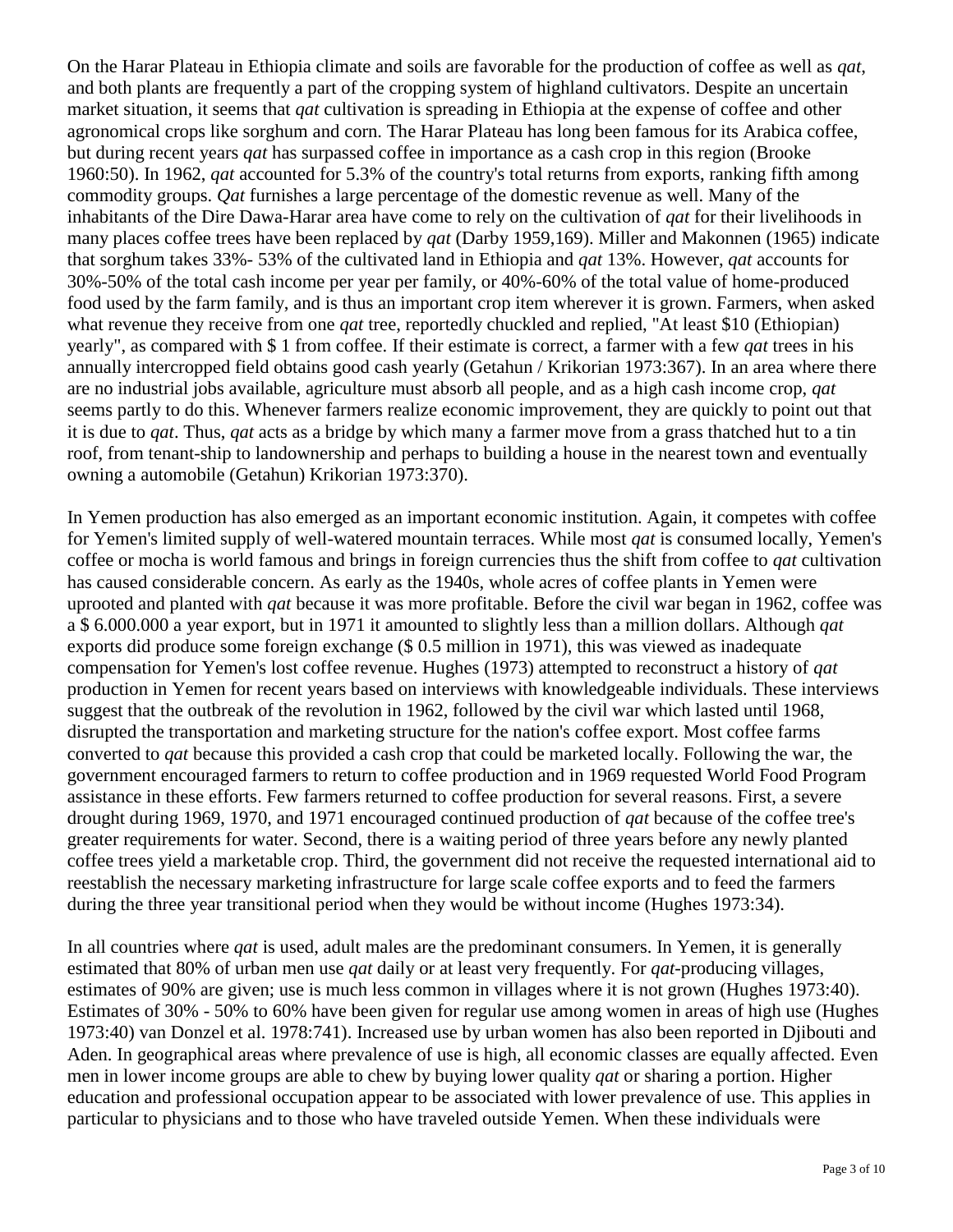interviewed, they reported that there were too many demands on their time to permit the leisure time required for *qat* use (Hughes 1973:40).

In the village, where *qat* use is usually seen as a sign of adulthood, boys are introduced to the practice by their families at around age 12, although in some *qat* growing areas five or six years can be a starting age. In the cities, young people tend to be introduced to *qat* at a later age and by their peers. There is no evidence of epidemic incidence trends; these initiation patterns appear to vary little from year to year, except for the obvious disruptive influence of war or drought.

In Ethiopia, *qat* leaves have always been chewed as a masticatory, predominantly by Muslims, although some Christian Ethiopians have been reported to use it as an ingredient in preparing certain intoxicating beverages (Peters 1952:53). Elderly men, unable to properly chew, pound *qat* leaves in a small mortar and drink the juice of the plant (Brooke 1960:53). It is held that prior to the introduction of coffee, people in Yemen made a decoction of *qat*, and that it was due to the disappearance of the *qat* plant for a time that coffee drinking was initiated (Vaughn 1852:270). However, *qat* chewing came to predominate in Yemen by the turn of the 20th century (Moser 1917:183). In certain parts of Arabia, *qat* is smoked like tobacco or cannabis, the ends of the twigs and the leaves first being crushed and then rolled in cigarettes (no mention of *qat* smoked in a *narghile* has been found) (UN 1956:12).

Although Christian Ethiopians traditionally have not used *qat*, it occupies a position of importance in the daily activities of Ethiopian Muslims, especially among the agricultural eastern Galla people of the central highlands near Harar. Births, marriages, and religious festivals are celebrated by the chewing of the leaf. During *wadaja,* a ceremony of group prayer performed in times of illness, death, or calamity, participants chew large amounts of *qat* and most become intoxicated. Even in the case of informal visits by friends, the courteous host is expected to provide each of his guests with a handful of leaves. It has been used as grave offerings in northern Kenya, Ethiopia, and Somalia (Margetts 1967:359). In Ethiopia, small groups of farmers assemble at various places near fields each morning to rest, converse, and chew the leaf for an hour or two before noon. In Yemen, the typical *qat* party is held in a private house, begins around 3 pm. after work, and might last until 6 pm. or 7 pm. It is the major social and recreational institution for male Yemenis. Among Yemeni adolescents, boys chew *qat* with their male age mates; girls tend to chew with adult women of their families (Hughes 1973:45). So important is *qat* to the social life of the city of Sana (Yemen), that in this very conservative Muslim country it has caused a change in the traditional times for prayer. The Muslim prayer times are dawn, noon, mid-afternoon, sunset and evening. The *qat* eaters say their noon and afternoon prayers all in one, before a party, and their sunset and evening prayers together after the party (Robertson 1942:53).

*Qat* plays a critical role in these cultures as a recreational stimulant, an aid to work and religious practices, an appetite suppressant, a source of nutrition, and as a general medicine. Consumers attribute many wonderful effects and properties to its use, "It enables us to pray without becoming drowsy during the nights of Ramadan (the Muslim Holy month), and to work without tiring from noon to night"; "it keeps our bodies cool when working in the fields even during the hottest days"; "We honor *qat* above all other plants because it is *kutamomia* (that which is blessed by God and given to men through his favor) (Brooke 1960:53). In Ethiopia, it is believed to cure 501 different kinds of diseases (Getahun / Krikorian 1973:370). It has also been used as a diuretic in the treatment of gonorrhea; as a prophylactic against malaria, asthma, coughing and diseases of the chest, stomach trouble and even as a preventative against the plague (UN 1956:12). In Somalia, *qat* is used to stimulate urinary activity and to aid in the treatment of genito-urinary diseases, such as retention of urine and gonorrhea. There is a belief that the chewing of *qat* leaves affords protection against malaria. In South Africa, an infusion of *qat* is used as a remedy for coughs, asthma, and other chest ailments, while in Tanzania, the leaves are used for influenza, and the roots are also eaten to cure stomach ache (Peters 1952:36).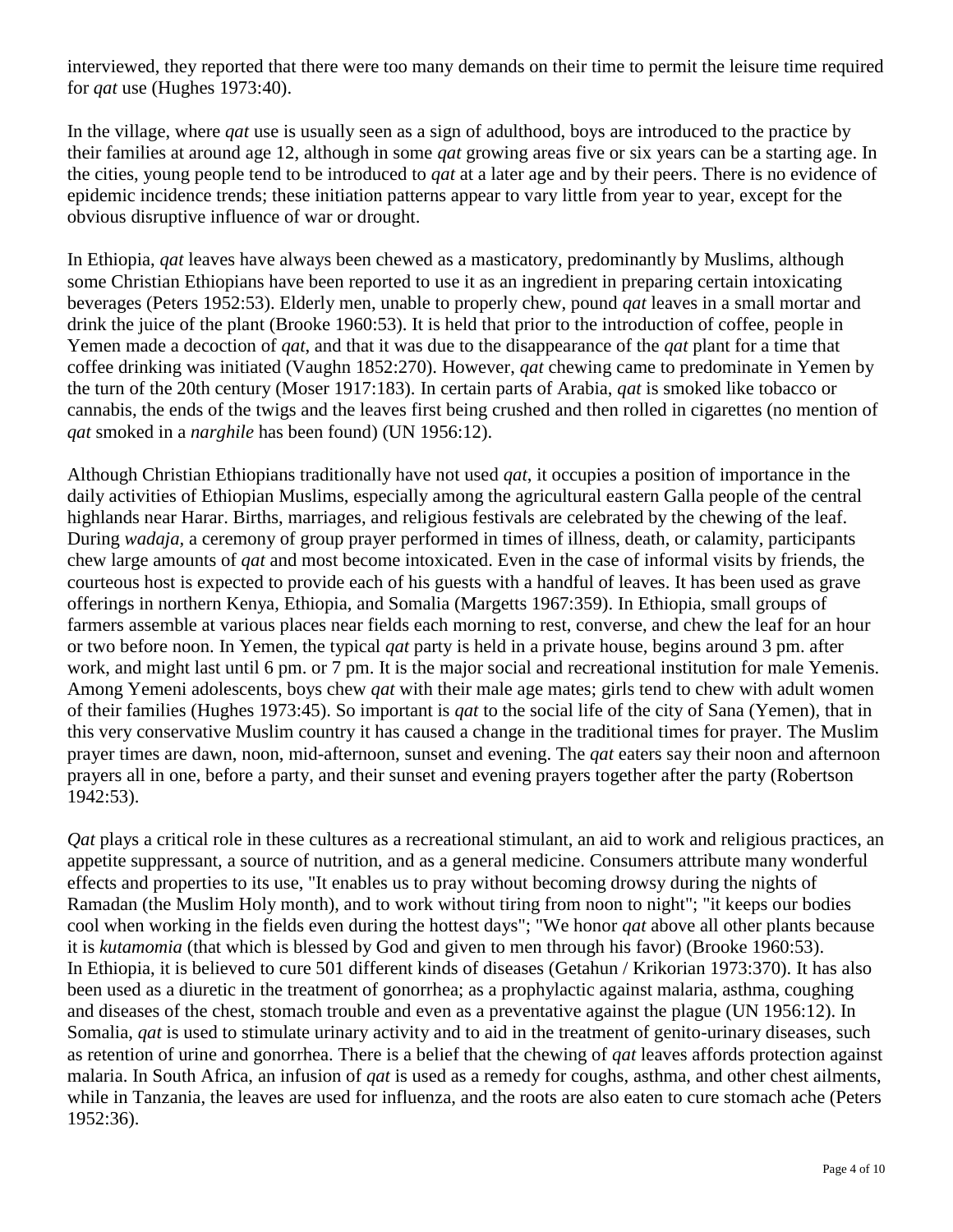One of the primary uses of *qat* is as a general stimulant to ward off fatigue, as in its original application as an aid to prayer. It has been used for a long time by couriers carrying urgent messages as sustenance during the journey when there was no time to eat or sleep (UN 1956:12). Among Yemeni students, *qat* use has been found to increase at examination time to promote alertness during long hours of studying (Hughes 1973:40).

Earlier pharmacological studies (1887, 1900, 1911, 1950) identified tannins and cathine as active ingredients in *qat*. In 1930, the potency of cathine was estimated to range between caffeine and amphetamine (Halbach 1979:318). In 1949, the British 'Pharmaceutical Index' referred to *qat* as one of the "substitutes and adulterants of tea". A 1978 study (Braenden 1979) isolated a new compound whose chemical structure was established and which was called cathinone. This cathinone is now thought to be the major psycho stimulant component of *qat* and of high importance in producing the medical effects of the chewing of *qat* leaves. Cathinone is as potent as amphetamine in increasing locomotor activity in mice it increases oxygen consumption like amphetamine, and is more potent than amphetamine in limiting food intake. A cross tolerance between cathinone and amphetamine has been established. Resemblances with amphetamine have also been seen in the psychic as well as the somatic effects, which include a usually moderate degree of central stimulation, with ensuing elation and removal of fatigue, besides suppression of hunger, and sometimes, libido.

The question of whether *qat* is an addiction producing drug was placed on the agenda of the UN Narcotics Commission in April 1957, and is under study by a committee of the WHO. Because of the low concentration of active substances in the leaf, and the physical limitations of the amount of leaves that can be chewed, the chronic use of *qat* appears to be a much less damaging form of drug dependence than chronic use of amphetamines or cocaine. That there is no *qat* addiction has been confirmed by observation in hospital wards. Most of the hundreds of sick persons who were treated for various complaints and studied during a UN survey in Djibouti Hospital were *qat* users who were physically run down and had suddenly been deprived of the drug. After several days they started to put on weight and did not seem to be affected by withdrawal of the drug. Deprivation of *qat* was not associated with any morbid condition. No drug withdrawal psychosis was observed; there is no real craving. Based on these findings, drug dependence of the *qat* type, under the circumstances of its traditional consumption by chewing, were characterized by: moderate but often persistent psychic dependence as long as its maintenance is at all practicable; lack of physical dependence; absence of tolerance (Halbach 1965:65).

EI-Guindy's (1971) experiments on 30 Yemeni men, ages 20 to 65, indicated that the effects of *qat* chewing are thirst, euphoria, exaltation, and an initial alertness lasting up to two hours. Complaints were anorexia, constipation, and insomnia. He also indicated an increase of pulse rate by 18 beats/min. (average) and an increased body temperature by 0.6 degrees Celsius.

Alles, Fairchild and Jensen (1961), in their chemical analysis of *qat* for ephedrine and like bases, indicated the total percentage of bases for various Ethiopian grades of *qat* varied between 11% and 16%, while samples from Florida and California (in botanical gardens) had only 2%, though the tannins extracted were roughly of similar percentage, ranging from 5.5% to 7.9%. Experiments on dogs, atropinized under pentobarbital anesthesia indicated a prompt, sharp, but transient rise in blood pressure accompanied by corresponding stimulation of respiratory rate and amplitude, then a slowly increasing and relatively prolonged rise in blood pressure without notable changes in respiration. Experiments with human subjects in this same study with detanated extract indicated 10 - 16 mm in systolic and 6 -12 mm in diastolic pressures with a change of 4 - 6 pulse per minute, which are not outside normal variations. Some gastrointestinal discomfort and loss of appetite occurred and opening of the nasal airway and dryness of the throat were evident.

Among medical ailments, intestinal tract disturbances are the most often described in chronic *qat* users, possibly from the astringent characteristics of the tannins contained in the leaf. They would appear to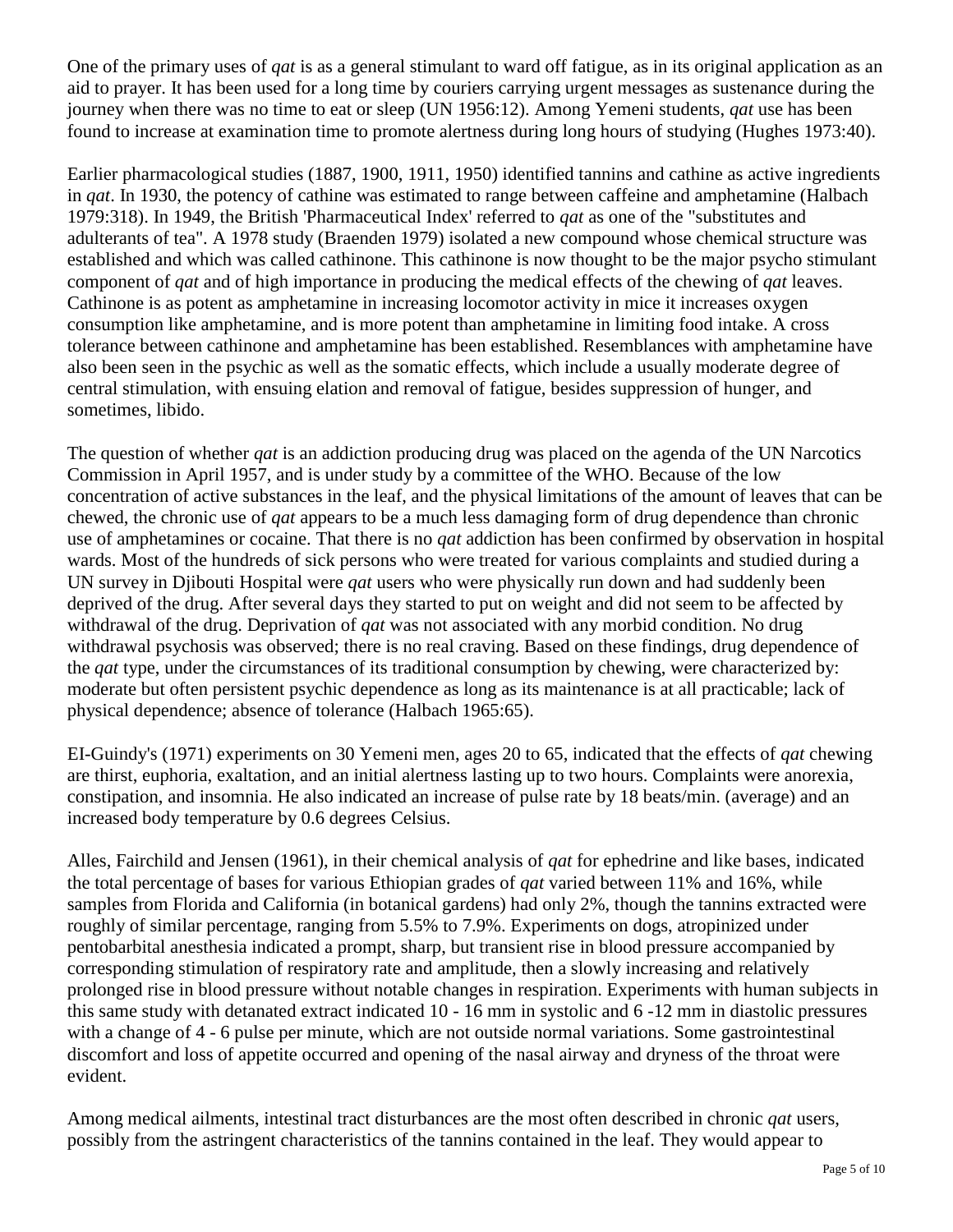account for the periodontal disease, stomatitis, esophagitis and gastritis. Reports of cirrhosis of the liver may be due to high ascorbic acid content which is said to have a hepatotoxic effect. Constipation, the most common complaint of *qat* users, may be contributed to by both the tannins and cathine (norpseudoephadrine) in *qat* (during the ban on *qat* imposed in 1957 in Aden the sale of laxatives decreased by 90%). Anorexia is also associated with *qat* chewing, it is attributed to the cathine, as this is a common side effect of amphetamine type drugs. A foreign national physician at the Yemen Republic hospital in Taiz reports he found reduced sperm counts in chronic *qat* users, and there is a common complaint about possible effects of *qat* use on sexual activity (it is constantly reported by both *qat* users and their wives that the users evidence decreased sexual activity (Hughes 1973:41; Fellows 1967:25; Margetts 1967:359). It does seem that *qat* has a high food value and could be beneficial in supplementing what might normally be a minimum or deficient diet. Since a bundle of *qat* may weigh as much as 500 g and some individuals are known to chew as many as five of these in a day, *qat* may represent a major portion of the daily food intake of heavy *qat* chewers (Darby et al. 1959:167).

Although *qat* has been tolerated for centuries, it has not been without controversy. Disagreements over whether its use was permitted by the Koran to Muslims date back to at least the 16th century when, as with coffee, a debate raged over whether it should or should not be classified as an intoxicant in the same category as wine and thus forbidden. In 1567, it was classified as a substance from which one should refrain but which was not forbidden. D'Herbelot (1777) asserts that *qat* was prohibited in Yemen because of its effects on the brain; the ban was either localized or short lived as in 1819 use was officially authorized. In 1826 a Muslim synod declared use lawful, but in 1891 the Mahdi of Sudan forbade his followers to use it during their rebellion against the British (EAMJ 1945:1). Much of the early 20th century control legislation was passed by European colonial governments (mainly for economic reasons), but not all. In 1934/1935 the native council in Meru, Kenya, banned its use to all but inveterate consumers. A 1957 ban in Aden was passed on the initiative of Arab and Indian council members. Several anti-*qat* restrictions were passed in the 1950s and 1960s when use and cultivation began to markedly increase following World War II.

No matter what has been attempted, restrictions seem to have had little effect or have been generally ignored. The habit was too ingrained and users consider *qat* as a relatively harmless stimulant like coffee and tea. Muslims do not consider it as prohibited by the Koran, but in fact as a divine gift (UN 1956:12). In 1972, the Yemeni prime minister began a campaign to reduce use which included ending cultivation on government lands and dismissing government employees found chewing it. The latter policy, however, does not seem to have been enforced, as it would have resulted in the dismissal of an estimated 80% of government officials (Hughes 1973:33,42). Another significant factor in undercutting the control efforts to ban imports in French Somaliland and Aden in 1957 was the pressure placed on these governments by neighboring Ethiopia, on whose resources these countries depended and to whom *qat* exports were a major source of income. Darby (1959:169) argues that because of the economic importance of *qat* to Ethiopian cultivators, any closing of the *qat* market would be a financial disaster which would adversely effect the nutritional status of the people.

In the 1960s, newly independent Kenya discussed the question of *qat* cultivation, but its concern seems to have centered less on the domestic harms or benefits of *qat* than around international pressure. As described by Fellows (1967:30), while *qat* plays a less important role in the economic affairs of Kenya than in Ethiopia, the Kenyan government seemed to be of two minds about the expansion of *qat* cultivation. It worried about the hostile reaction of states trying for years to get *qat* branded a harmful and wasteful drug, and it worried about missing the opportunity to get into a wide open and growing export trade. Officials in the Ministry of Health were embarrassed by the growing trade and tried to discourage talk of expansion, but officials in the Ministry of Economic Planning and Development and the Ministry of Agriculture were openly for it. By 1974, *qat* was exported on a large scale to the neighboring countries of Tanzania, Uganda, Zambia, Zaire, the Sudan, and Somalia as well as to Arab countries in the Middle East. Hjort (1974:30) claims that restrictions on consumption in Tanzania and Somalia in 1974 (*qat* consumption was allowed only on Fridays in Somalia and a total ban was imposed in Tanzania) lowered the Kenya income officially by 1.6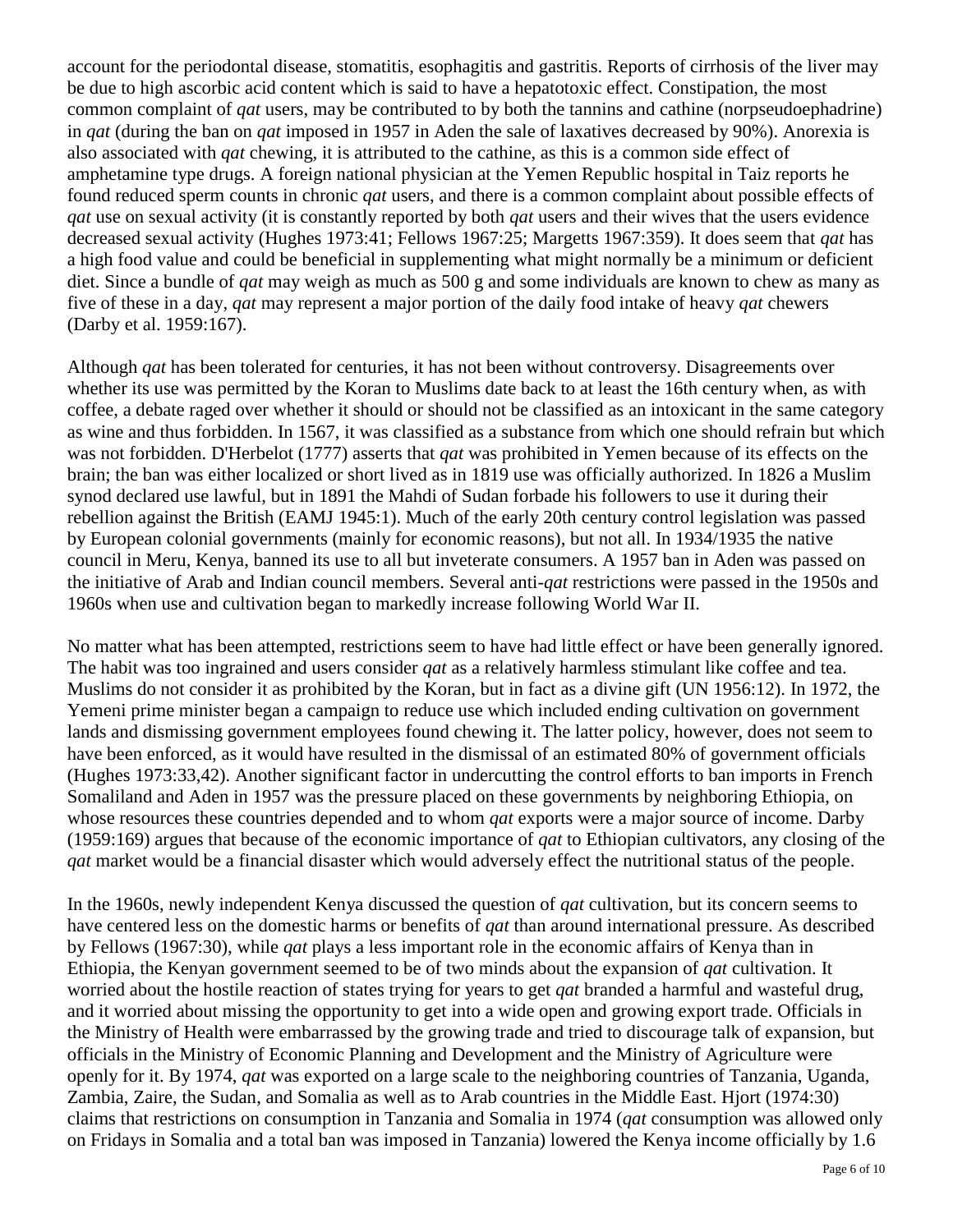million Ksh (c. \$ 200.000). (However, there doesn't seem to have been any serious effort on the part of the Somali government to enforce their restriction as *qat* was still chewed daily.)

Government officials from the regions of widespread *qat* use report that their concerns are rooted less in the direct psychoactive effects of *qat*, which are viewed as analogous to excessive use of caffeine, than in the wide range of indirect health, social, and economic consequences of chronic *qat* use (Hughes 1973:32). The literature suggests that *qat* use contributes to family instability because of the economic drain on the family resources and the absence of the father from participation in family life (due to his presence in the evening *qat* parties). Work productivity is said to be reduced as a result of absenteeism, tardiness, and the depressed mood of the *qat* chewers. Currently, a major concern among importing consumer nations is the cost of *qat* use both to the individual and to the country as a whole due to specie drain. In those countries where *qat* imports account for the loss of a sizable portion of the national income, there is a serious balance of payments problem (Hughes 1973). Concerns in Yemen over the spread of *qat* cultivation in the 1960s centered around the substantial loss in revenues that occurred when coffee fields were converted to *qat*.

A 1956 UN FAO report appears to contain the first mention in the literature of institutional change as a strategy for reducing high prevalence of *qat* use. It recommended extending the work day or providing alternative recreation in the afternoon. The pharmaco-dynamic basis for this strategy lies in the assumption that *qat* chewers would not consume the drug during the evening hours because the prolonged stimulant effect would make sleep impossible. While this strategy bears some resemblance to the alternative activity programs held in the US for adolescent drug users, *qat* chewing in the afternoon represents a much more radical and complex institutional change. It would require restructuring of the adult working day and the elimination of the dominant recreational activity for men. While this approach was discussed in Yemen, it was seen to be difficult to achieve, with the additional consideration of other unforeseen and serious consequences as a result of tampering with a society's basic social and economic institution.

In 1983, the president of the Somali Democratic Republic, Muhammed Siyad Barre, called on Somali academicians specializing in various fields of social education to be in the forefront of a national campaign to eradicate *qat*. At a national symposium held at the National University in Mogadishu in September, 1983, he mentioned *qat* had led to the total stagnation of the Somali nation's economic development programs and had destroyed society's moral fibre. *Qat* has been officially banned in Somalia from March, 1983.

## **References:**

El Attar, M. S. 1964 Le sous-development economique a et social du Yemen, Alger

Alles, G./Fairchild, D./Jensen, M. 1961 Chemical pharmacology of Catha edulis, in: Journal of Medicinal and Pharmaceutical Chemistry, vol. 3, no. 2, p. 323 - 352

Bally, P.R.0 1945 Catha Edulis, in: East African Medical Journal, vol. 22, no. I, p. 2 - 3

Bois, D. 1937 Les plantes a1imenatres chez tous les peuples et a travers les ages, vol. 4, Les plantes a boisson (Paris)

Braeden, O.J. 1979 Research on the chemical composition of *khat*, in: Harris, L. (ed.), Problems of Drug Dependence 1979 (Washington)

Britton, E.B. 1939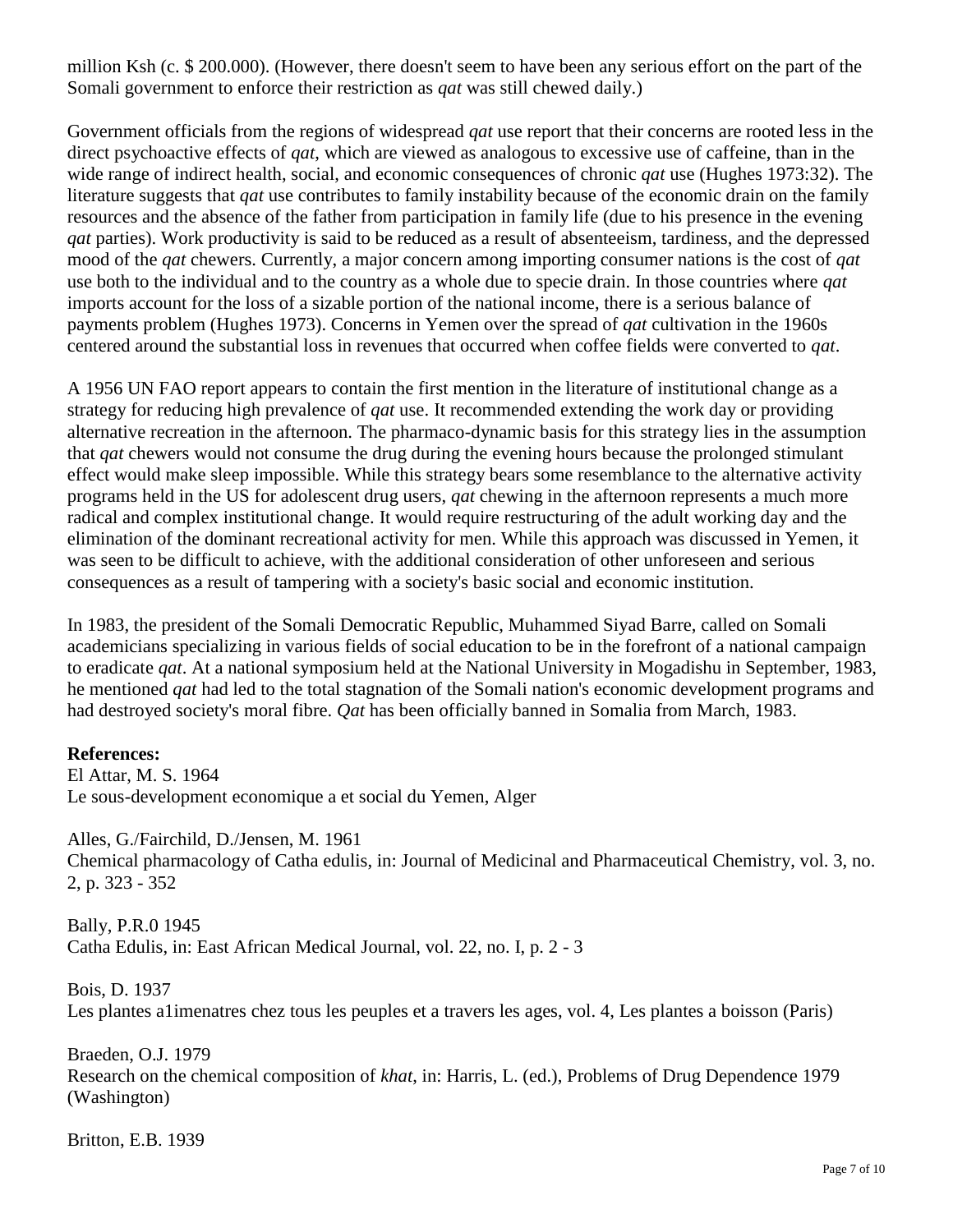Brook, C.1960 *Khat*: Its production and trade in the Middle East, in: Geographical Journal, no. 126, p. 52-59 Burton, R. 1856 First Footsteps in Africa (London) p. 75-79

Bury, G. W. 1915 Arabia Infelix (London), p. 113-114

Carothers, J. C. 1945 Miraa as a cause of insanity, in: East African Medical Journal, vol. 22, no.1, p. 4-6

Chelhod, J. 1972 La societe yemenite et le *khat*, in: Objets et mondes: Revue du Musee de l'Homme, vol. 12, no.1, p. 3-22

Darby, W. J. et al. 1959 Ethiopian Nutritional Survey: *Khat* (Washington), p. 166-169

EAMJ (East African Medical Journal) 1945 Editorial: Poisoning by *khat* or *miraa*: The need for control of *khat*, vol. 22 , no.1, p. 1-2

Eddy, N. B. et al. 1965 Drug dependence: Its significance and characteristics, in: World Health Organization Bulletin, no. 32, p. 730-731

El Mahi, T. 1962 A Preliminary Study of *Khat* (Geneva)

Fellows, L. 1967 East Africa turns on with *khat*, in: New York Times Magazine, July 9, p. 29-31

Garmoozi, A. A. 1975 *Qat* in the Yemen Arab Republic, in: Blair, B. et al. (eds.), Proceedings of the International Congress on Alcoholism and Drug Dependence, vol. 2, part 1 (Lausanne), p. 113

Getahun, A./Krikorian, A. D. 1973 Chats Coffee's rival from Harar, Ethiopia, in: Economic Botany, no. 27, p. 353-377

Gualco, G. 1975 Chronic war in Yemen, in: Mankind, vol. 4, no. 12, p. 20-27

Guedel, L. 1957 The medical and social problems of *khat* in Djibouti, in: Bulletin on Narcotics, vol. 9, no. 4, p. 34-36

El-Guindy, M. K. 1971 Effects of Catha edulis (*khat*) chewing on human body, in: Journal of the Egyptian Medical Association, no. 54, p. 230-234

Hakim, S. 1951 Indian remedies for poor memory, in: British Medical Journal, October 6, p. 852-853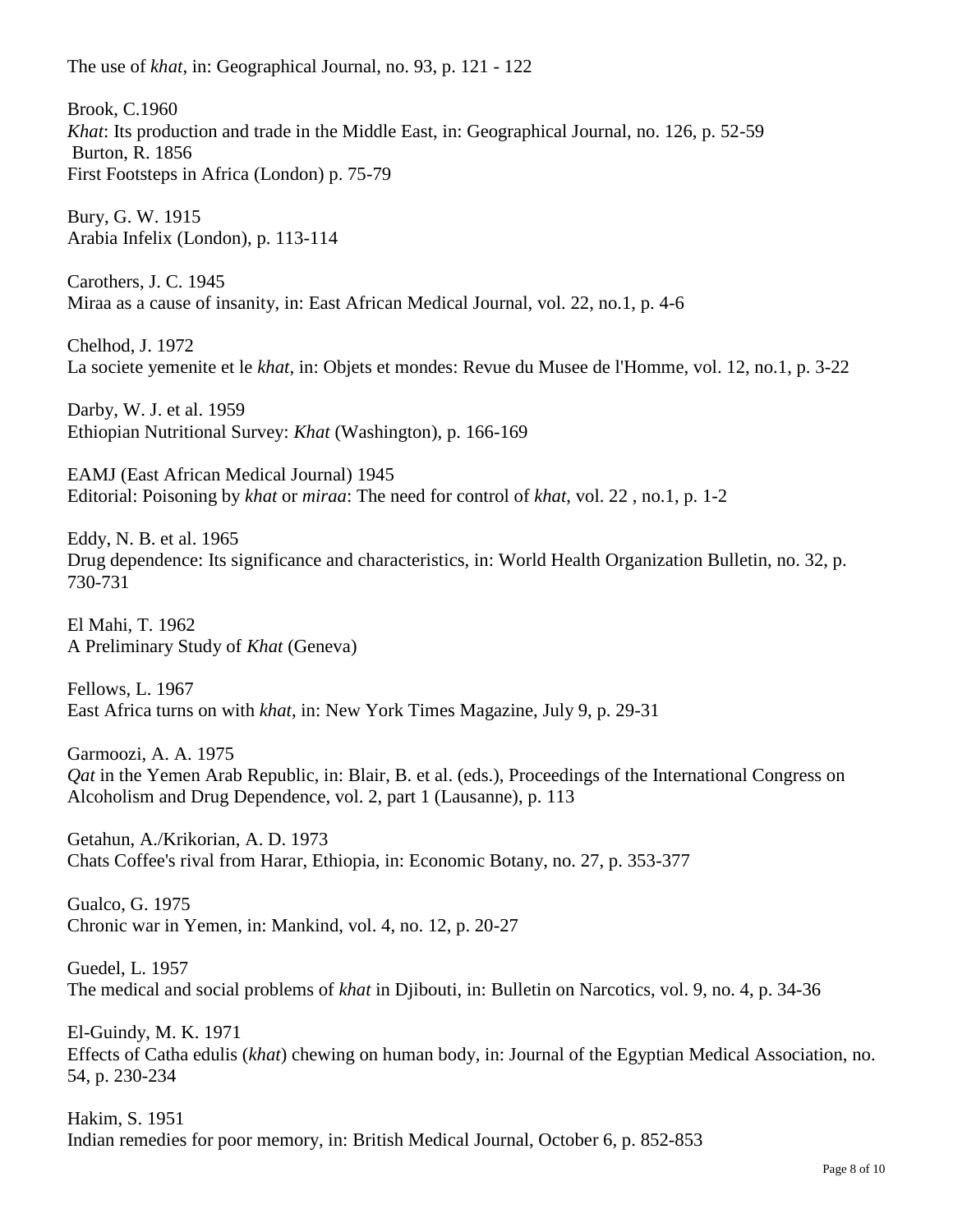Halbach, H. 1972 Medical aspects of chewing *khat* leaves, in: World Health Organization Bulletin, no. 47, p. 21-29

Halbach, H. 1979 *Khat* - The problem today, in: Harris, L. (ed.), Problems of Drug Depenndence 1979 (Washington), p. 318- 319

Harris, C. 1844 The Highlands of Ethiopia and Embassy to Shoa (London)

Heacock, J. A. 1974 *Khat*, in: Canadian Journal of Pharmaceutical Science, no. 9, p. 64-66

Heisch, R. B. 1945 A case of poisoning by catha edulis, in: East African Medical Journal, vol. 22, no.1, p. 7-9

Hes, J. 1970 On the use of Catha edulis among Yemeni Jews, in: Journal of the Israeli Medical Association, vol. 78, no. 6, p. 283-284

Hill, B. G. 1965 Cat (Catha edulis Forsk), in: Journal of Ethiopian Studies, vol. 3, no. 2, p. 13-23

Hjort, A. 1974 Trading miraa: From school leaver to shop owner in Kenya, in: Ethnos, no. 39, p. 27-43

Hocking, G. 1963 Catha edulis, in: Quarterly Journal of Crude Drug Research, no. 3, p. 338-344

Hodgkinson, R. 1962 A study of the clinical effects of Catha Edulis in Kenya, in: Medical Journal of Australia, no. I, p. 884-886

Houtsma, M. et al. 1927 (eds.) Kat, in: Encyclopedia of Islam (Leiden), p. 808-809

Hughes, P. H. 1973 *Khat* chewing in Yemen, in: International Council on Alcohol and Addiction. Papers Presented at the Fourth International Institute on the Prevention and Treatment of Drug Dependence (Belgrade), p. 32-47

Kennedy, J./ Teague, J./Fairbanks, L. 1980 *Qat* use in North Yemen and the problem of addiction: A study of medical anthropology, in: Culture, Medicine and Psychiatry, no. 4, p. 311-344

Kervingant, D. 1959 The consumption of *khat* in French Somaliland, in: Bulletin on Narcotics, vol. II, no. 2, p. 42

Knoll, J. 1979 Studies on the central effects of (-)cathinone, in: Harris, L. (ed.), Problems of Drug Dependence 1979 (Washington), p. 322-323